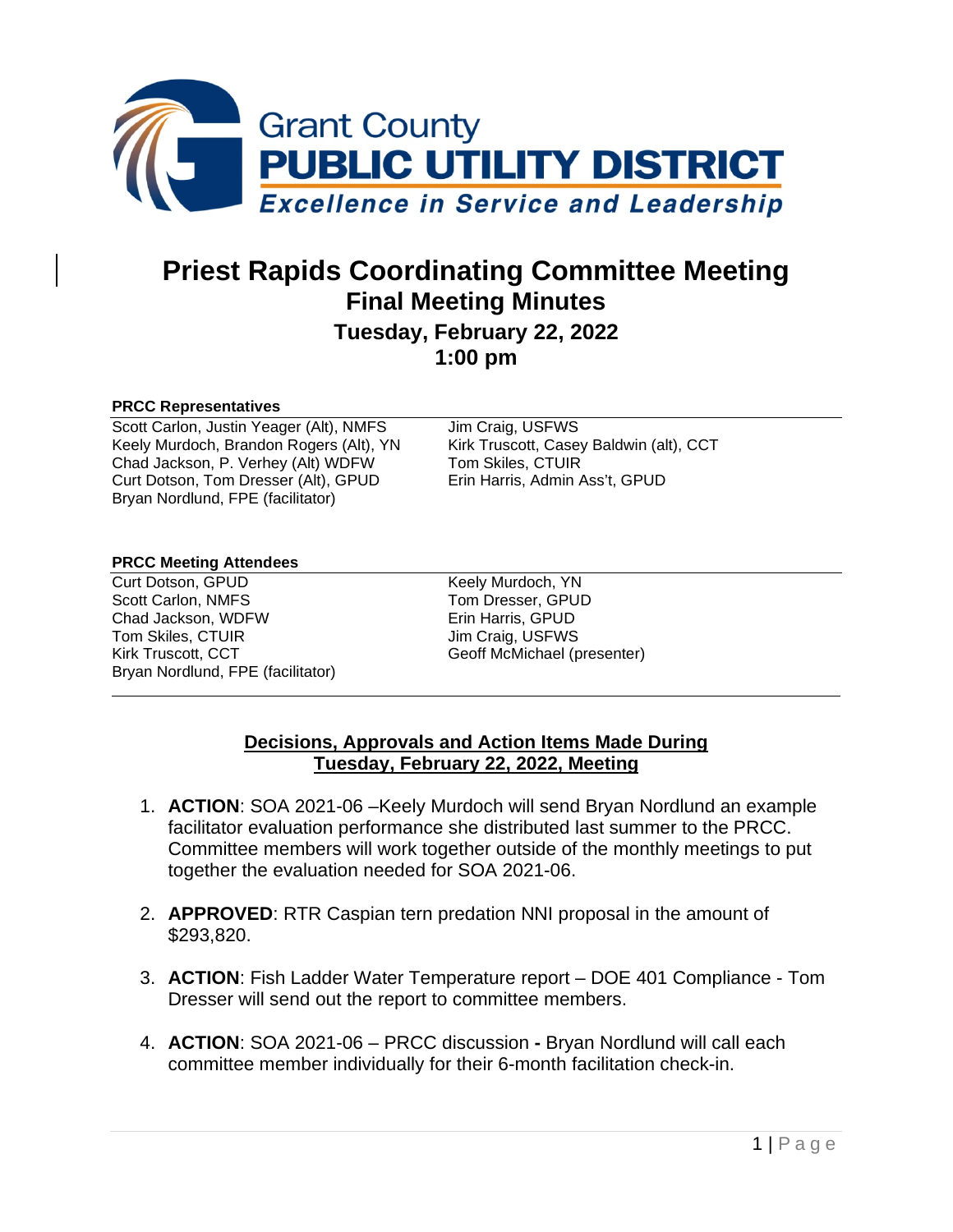- 5. **ACTION**: Keely Murdoch will check with her managers to determine whether the YN letter sent to NOAA request clarifying survival performance standards can be distributed to the PRCC. If they approve, she will distribute.
- 6. **ACTION**: January PRCC meeting minutes Keely Murdoch to provide edits to Bryan Nordlund. Nordlund will follow up with Tom Skiles to verify his approval.

# **Meeting Minutes**

## **I. Welcome, Announcements and Introductions**

Remembering Rex Buck – Bryan Nordlund shared fond memories of the grace, calmness and dedication Rex Buck shared through his work. Rex Buck will be fondly remembered and dearly missed by many committee members throughout our work.

- **II. Agenda Review –** Bryan Nordlund reviewed the agenda, and no additions were made.
- **III.** Meeting Minutes Approval January 25, 2022, PRCC meeting minutes January meeting minutes were distributed by Bryan Nordlund by email on February 3. Comments will be due by March 3, 2022. Keely will send her edits to Bryan Nordlund and Bryan will follow up with Tom Skiles for approval on the January meeting minutes.

## **IV. Status of Actions Items from January 25, 2022, Meeting**

- A. **2021 Fish Count Discrepancies** Curt Dotson will bring the concerns on discrepancies in fish counts between Priest Rapids and Rock Island to Grant PUD staff who operate the fish ladders and do fish counting to share ideas for solutions at the January meeting *(continuing).*
- B. **SOA 2021-06** New facilitator performance evaluation was discussed, and specific performance metrics are in development(?). Future PRCC meeting may include discussion of these metrics. In the interim, Bryan Nordlund intends to call individual members to receive feedback on how his performance might be improved or if adequate facilitation is being provided. Keely Murdoch will send Bryan Nordlund the example of performance evaluation she shared last summer with PRCC committee members to help create a new PRCC facilitator performance evaluation. Keely discussed the need for the PRCC committee members to work together outside of the monthly meetings to put together the evaluation needed for SOA 2021-06.
- C. **Curt Dotson will check with Dave Duvall on status** of "Barkley Irrigation Co Permanent Point of Diversion, Completing Implementation of the Permanent Solution Habitat Project" (*continuing*).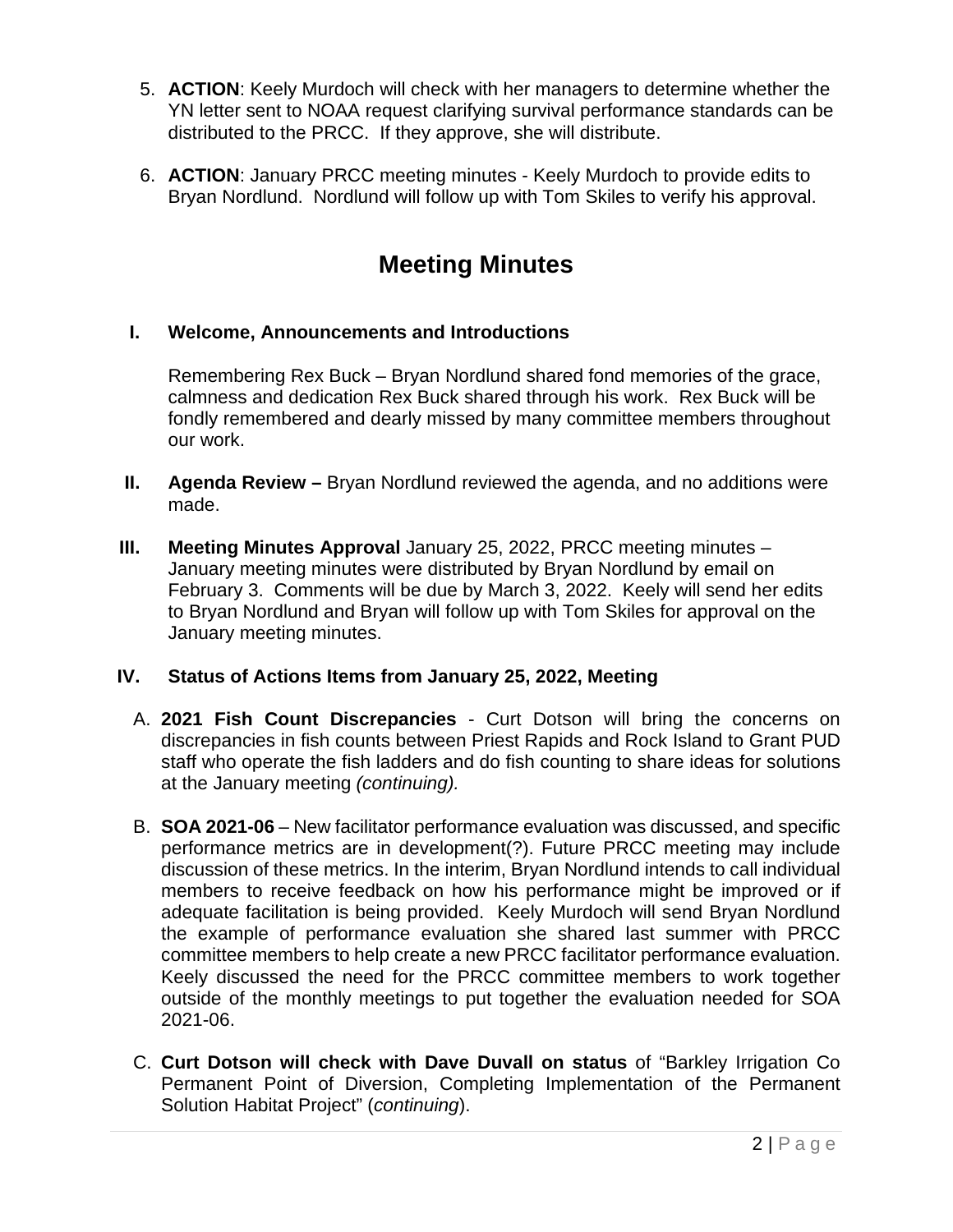- D. **In progress** Follow-up on Corp/BOR Avian Predation Management (Carlon and Dotson).
- E. **Complete and On-Going** Email distribution of PRFF, Habitat and Hatchery subcommittee materials (Nordlund).

## **V. 2021 Fish Passage Operations Report**

#### A. *Update on investigations for fish count discrepancy:*

Updates from Curt and PRCC discussion. Curt Dotson provided no updates since the January 2022 PRCC meeting. Internal GPUD discussions are taking place to implement fish count quality assurance measures presented last month.

#### B. *Fish ladder inspections:*

Tom Skiles performs monthly ladder inspections at the GPUD dams for the fisheries agencies and tribes. Tom reported that this year's inspections are now complete and inspection data compiled. Inspections should start up again in April of 2022.

#### C. *Fish spill updates:*

Spill season is over for 2021.

| Project/Life<br><b>Stage</b>   | <b>Spring</b><br><b>Chinook</b> | Summer<br><b>Chinook</b> | Sockeye | Fall<br><b>Chinook</b> | <b>Steelhead</b> | Coho  |
|--------------------------------|---------------------------------|--------------------------|---------|------------------------|------------------|-------|
| <b>Priest Rapids</b><br>adults | 13105                           | 49315                    | 76855   | 51625                  | 2808             | 47990 |
| <b>Rock Island</b><br>adults   | 12332                           | 52076                    | 109367  | 16013                  | 4558             | 64296 |
| <b>Priest Rapids</b><br>jacks  | 1447                            | 2298                     |         | 2289                   |                  | 1640  |
| <b>Rock Island-</b><br>jacks   | 1469                            | 2339                     |         | 1157                   |                  | 1878  |

*Final fish counts for 2021 (April 15 – November 15)*

**VI. Continued discussion and vote on RTR Caspian tern predation NNI proposal (see Jan 22 email distribution).** Scott Carlon said Lynn Krasnow (NMFS) had questions regarding the modeling work in the NNI funding proposal from RTR. In response, Curt Dotson asked if RTR had addressed Lynne's questions and he said that they did. Dotson also thanked Keely Murdoch for her questions/comments regarding RTR's 2022 proposal and asked if they (RTR) had fully addressed her questions/concerns. Keely said that they did. Dotson further mentioned to the PRCC that RTR has amended their proposal to incorporate those items/comments Keely brought forward. Committee members all voted and **APPROVED the RTR tern predation NNI proposal** in the amount of \$293,820.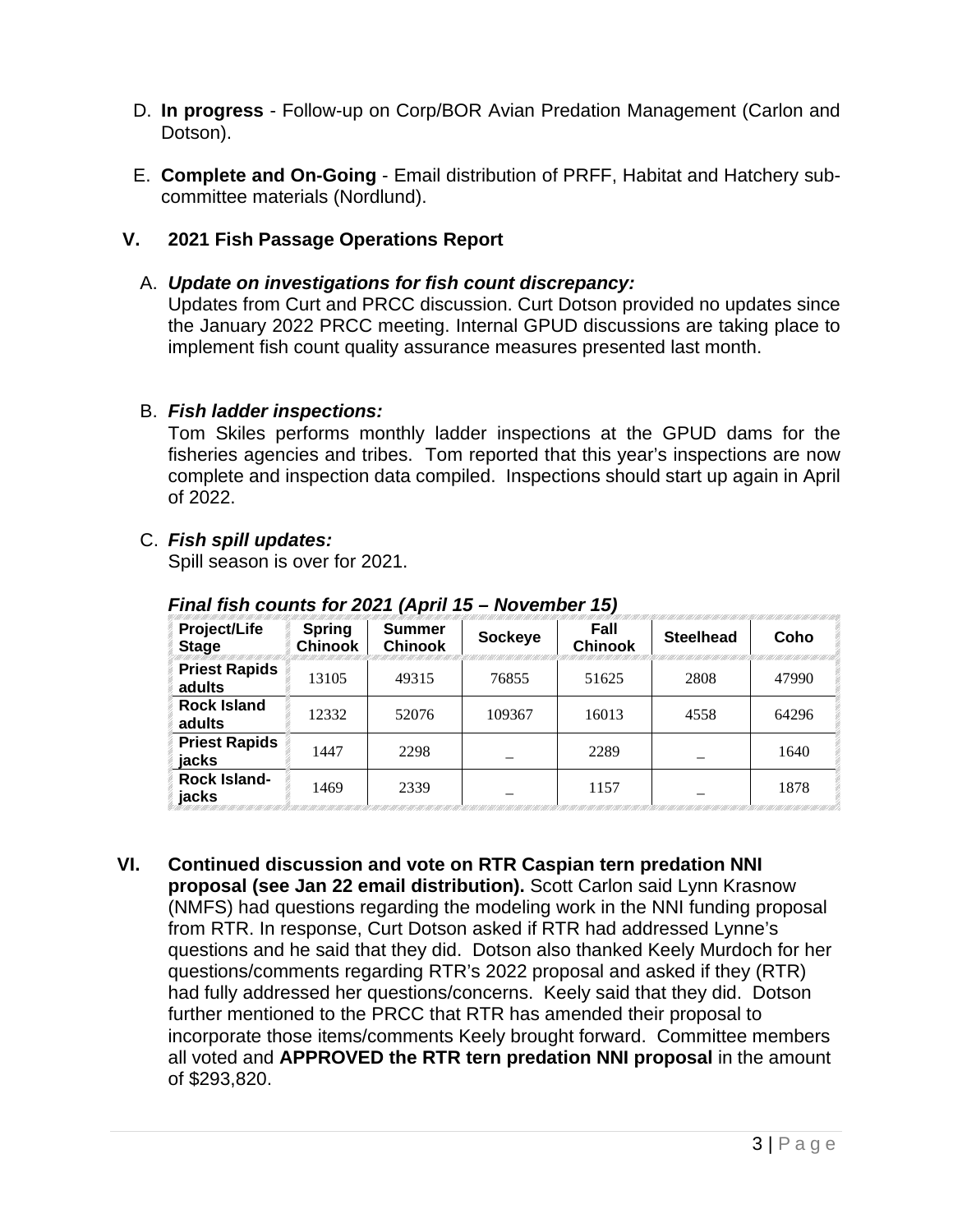## **VII. Geoff McMichael presentation (1:30) – Non-Native Predator Recruitment**

(NNI funded – see report Bryan Nordlund forwarded on October 4, 2021) Geoff McMichael joined the PRCC meeting and provided an update on Non-Native Predator Recruitment Study. Geoff and committee members discussed the study results regarding his field work collecting walleye fry to assess walleye spawning locations. From <sup>87</sup>Sr/<sup>86</sup>Sr ratios analyzed from otolith samples, Geoff determined that most of the walleye fry he collected from two of his sample sites (Wallula Mill on the Columbia River and at the mouth of the Palouse River in the Snake River basin) likely originated from the Snake River basin. These two sites were the only sampling sites where walleye fry showed up in his capture nets. One of his primary conclusions demonstrated evidence of Snake Basin walleye populating the Columbia River.

The link below is provided for access to the adult walleye report Geoff referenced in his work.

[https://www.researchgate.net/publication/352381459\\_Geochemical\\_Assessment](https://www.researchgate.net/publication/352381459_Geochemical_Assessment_of_Walleye_and_Smallmouth_Bass_Origin_in_the_Columbia_River_between_McNary_and_Priest_Rapids_Dams) [\\_of\\_Walleye\\_and\\_Smallmouth\\_Bass\\_Origin\\_in\\_the\\_Columbia\\_River\\_between\\_](https://www.researchgate.net/publication/352381459_Geochemical_Assessment_of_Walleye_and_Smallmouth_Bass_Origin_in_the_Columbia_River_between_McNary_and_Priest_Rapids_Dams) McNary and Priest Rapids Dams

Geoff's presentation will be distributed by email to the PRCC (done February 24 see email from Bryan Nordlund).

- **VIII. SOA 2021-06 –** No additional discussion.
- **IX. 2022 PRCC field trip –** Bryan Nordlund and committee members discussed the potential of a PRCC field trip, sometime in summer or fall of 2022. The PRCC discussed several different options for destinations including Priest Rapids Dam fish ladders (when de-watered for annual maintenance), Goose Island, irrigation diversion juvenile fish screens and/or habitat improvement projects funded through NNI, and the GPUD fish ladder count stations. Some PRCC members are constrained from any travel at this time, but this could change as COVID imposed conditions ease. Tom Skiles would like to tour the fish ladders when dewatered to increase his understanding of how the ladders operate, because of his role as the fishway inspector. Bryan Nordlund agreed that this was really the best way to understand the complexity of how a mainstem dam's fish ladder operates. Tom Dresser stated that on April 1, 2022, Grant PUD will likely ease current (COVID) constraints for onsite meetings and tours. The PRCC will continue this discussion at future meetings.
- **X. Fish Ladder Water Temperature report – DOE 401 Compliance**  Tom Dresser reported on the FERC license requirement for temperature monitoring in the project fish ladders. Department of Ecology required GPUD to develop and implement a fish ladder water temperature monitoring plan, in coordination with PRFF and PRCC. A plan was filed with FERC in 2011 with the objective to gather water temperatures above, below and within the fish ladders at Wanapum Dam and Priest Rapids Dam. GPUD is required to collect data to determine any temperature differences with reports completed every 5 years (2011, 2016 and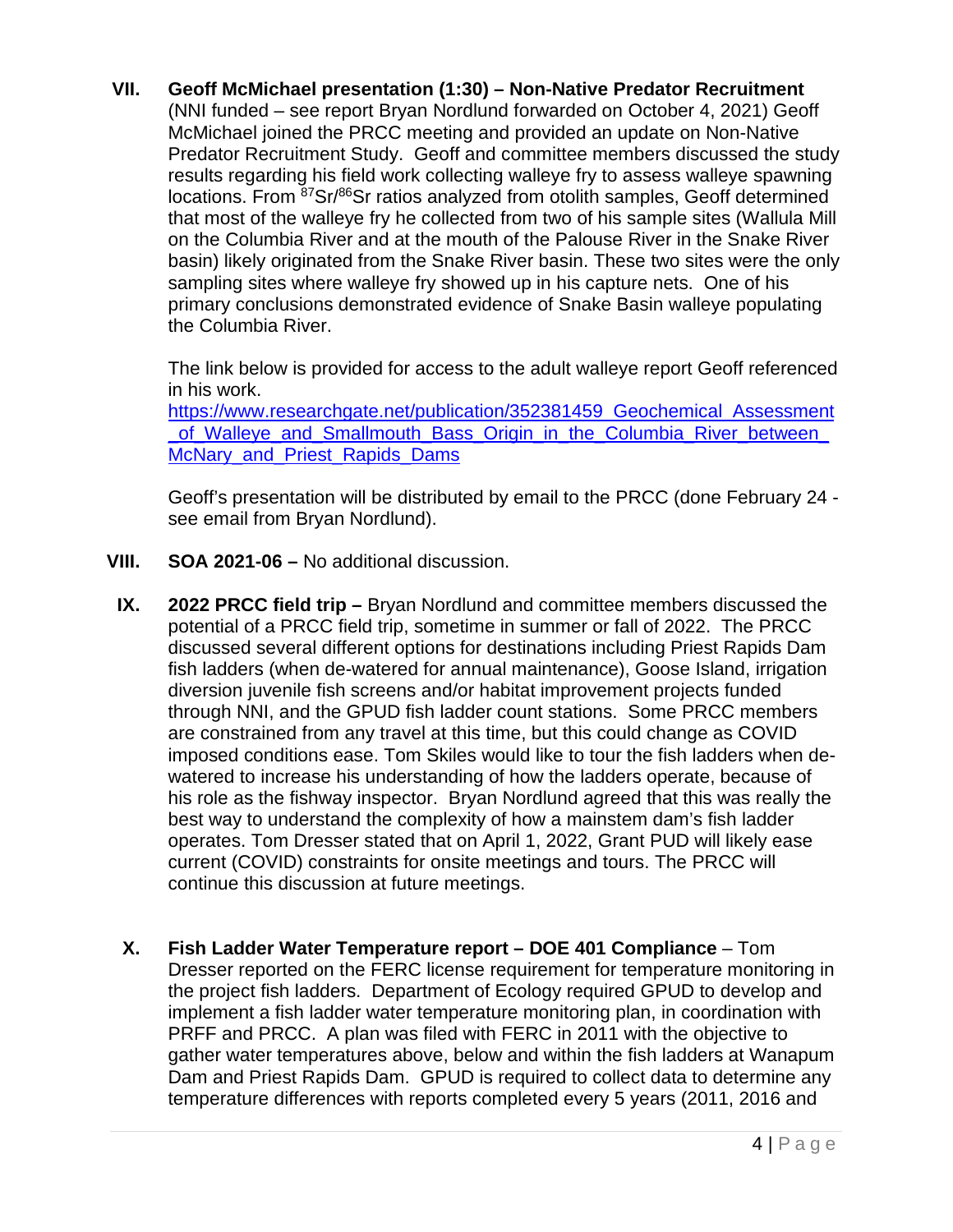2021). Grant PUD has not exceeded any of the developed metrics for ladder temperatures. ACTION: Tom Dresser will send out the report to committee members.

- **XI. GPUD letter to NOAA – request clarifying survival performance standards (91% combined vs. 93% juvenile) –** In an email dated February 9, 2022, Bryan Nordlund distributed GPUD's letter to NOAA to committee members. Tom Dresser explained that GPUD sent this letter to NOAA to clarify Project survival standard requirements. Tom also stated that GPUD has reached out to FERC on this matter. GPUD is waiting for NOAA's response. Scott Carlon stated that NOAA has drafted letters to YN, WDFW and GPUD that are waiting for signature. Keely Murdoch discussed the importance of committee function and disputed GPUD's claim in the letter that newer committee members have a new interpretation of survival standards. She added that because she is a relatively new committee member, she spoke with Bob Rose and Steve Parker (past YN PRCC Committee members) to ensure that YN's current interpretation of survival rates were consistent with previous members interpretation. This was confirmed by Parker and Rose. Keely added that statements contained in the GPUD letter hurt the relationship of the PRCC committee members. Tom Dresser thanked Keely for sharing her thoughts. Tom Dresser pointed out that YN also wrote a letter to NOAA on this topic and failed to route courtesy copies to PRCC committee members. Keely replied that this letter was sent from higher level managers of the YN, and she hadn't had a chance to review the letter before it was sent but did not receive a final copy to distribute. Dresser stated that GPUD intends to use NOAA's biological opinion as guidance on survival standards, and that Grant PUD's legal and policy departments are working together to resolve this issue. Bryan Nordlund asked confirmation that GPUD had made the 2022 NNI Fund contribution, and Tom Dresser replied this was correct. Keely Murdoch confirmed that YN did send a letter to NOAA, and she will work to distribute this to the PRCC. Bryan Nordlund expressed his hope that the PRCC could collaborate to find a solution and not have to elevate to management and legal counsel that do not have the same level of expertise on this topic as the PRCC members. Action: Keely Murdoch to send the final YN letter to committee members.
- **XII. 2022 NNI Fund contribution**  Tom Dresser stated that Grant PUD made a 2022 NNI Funds contribution in the amount of \$626,092.79 on February 15, 2022. Curt Dotson stated that the other two Habitat Funds (602 & 603) received deposits on February 15, 2022. Fund 602 received: \$1,231,529.18, Fund 603 received: \$439,929.84 for a total of all three received: \$2,297,551.81. Bryan Nordlund will distribute an updated Fund accounting report.